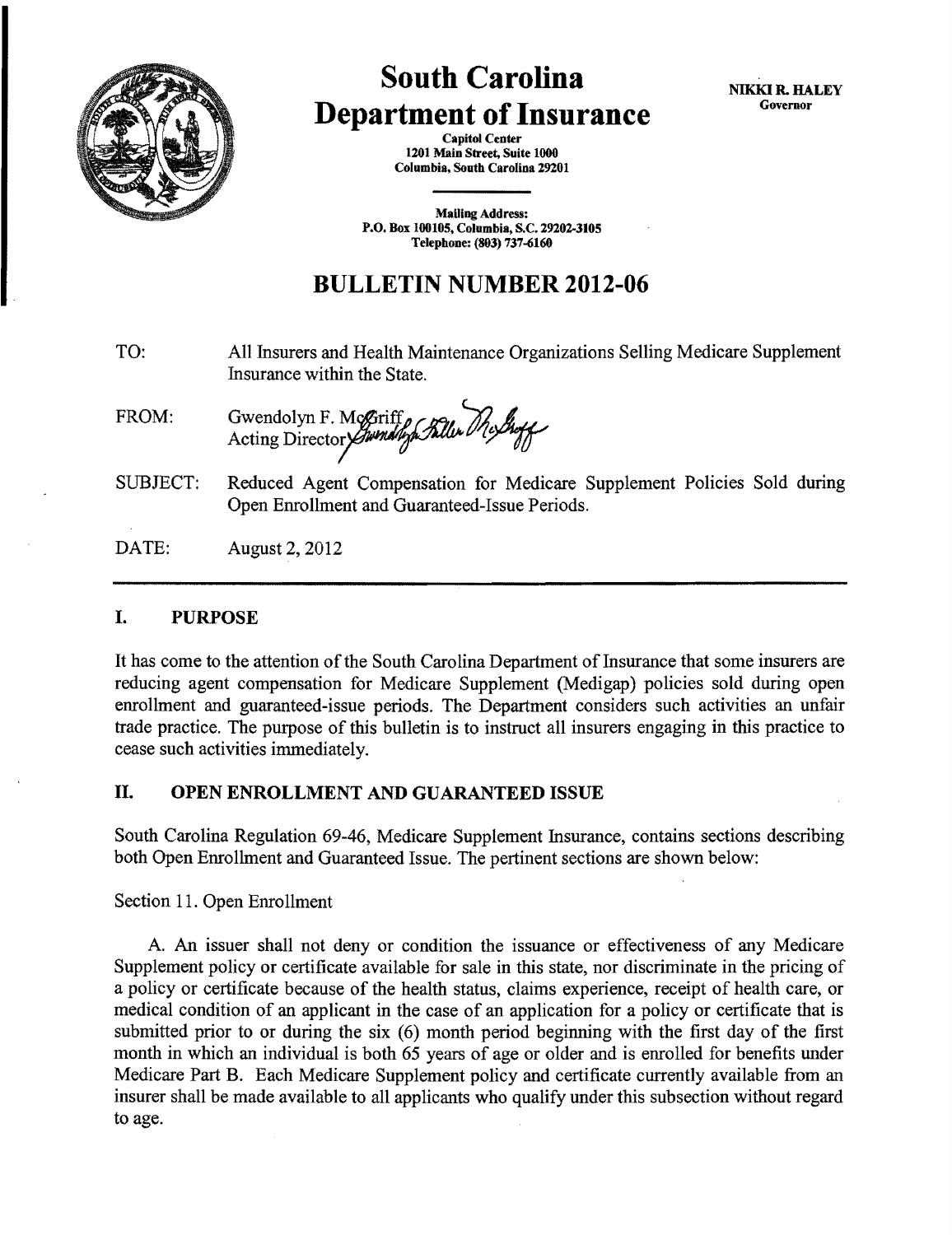#### Section 12. Guaranteed Issue for Eligible Persons

#### A. Guaranteed Issue.

(1) Eligible persons are those individuals described in Subsection B who seek to enroll under the policy during the period specified in Subsection C, and who submit evidence of the date of termination, disenrollment, or Medicare Part D enrollment with the application for a Medicare Supplement policy.

(2) With respect to eligible persons, an issuer shall not deny or condition the issuance or effectiveness of a Medicare Supplement policy described in Subsection E that is offered and is available for issuance to new enrollees by the issuer, shall not discriminate in the pricing of such a Medicare Supplement policy because of health status, claims experience, receipt of health care, or medical condition, and shall not impose an exclusion of benefits based on a preexisting condition under such a Medicare Supplement policy.

B. Eligible Persons. An eligible person is an individual described in any of the following paragraphs:

(1) The individual is enrolled under an employee welfare benefit plan that provides health benefits that Supplement the benefits under Medicare; and the plan terminates, or the plan ceases to provide all such Supplemental health benefits to the individual.

(2) The individual is enrolled with a Medicare Advantage organization under a Medicare Advantage plan under part C of Medicare, and any of the following circumstances apply, or the individual is 65 years of age or older and is enrolled with a Program of All-Inclusive Care for the Elderly (PACE) provider under Section 1894 of the Social Security Act, and there are circumstances similar to those described below that would permit discontinuance of the individual's enrollment with such provider if such individual were enrolled in a Medicare Advantage plan:

(a) The certification of the organization or plan has been terminated;

(b) The organization has terminated or otherwise discontinued providing the plan in the area in which the individual resides;

(c) The individual is no longer eligible to elect the plan because of a change in the individual's place of residence or other change in circumstances specified by the Secretary, but not including termination of the individual's enrollment on the basis described in Section 1851(g)(3)(B) of the federal Social Security Act (where the individual has not paid premiums on a timely basis or has engaged in disruptive behavior as specified in standards under Section 1856), or the plan is terminated for all individuals within a residence area;

(d) The individual demonstrates, in accordance with guidelines established by the Secretary, that:

(i) The organization offering the plan substantially violated a material provision of the organization's contract under this part in relation to the individual, including the failure to provide an enrollee on a timely basis medically necessary care for which benefits are available under the plan or the failure to provide such covered care in accordance with applicable quality standards; or

(ii) The organization, or agent or other entity acting on the organization's behalf, materially misrepresented the plan's provisions in marketing the plan to the indivitlual; or

(e) The individual meets such other exceptional conditions as the Secretary may provide.

(3)(a) The individual is enrolled with: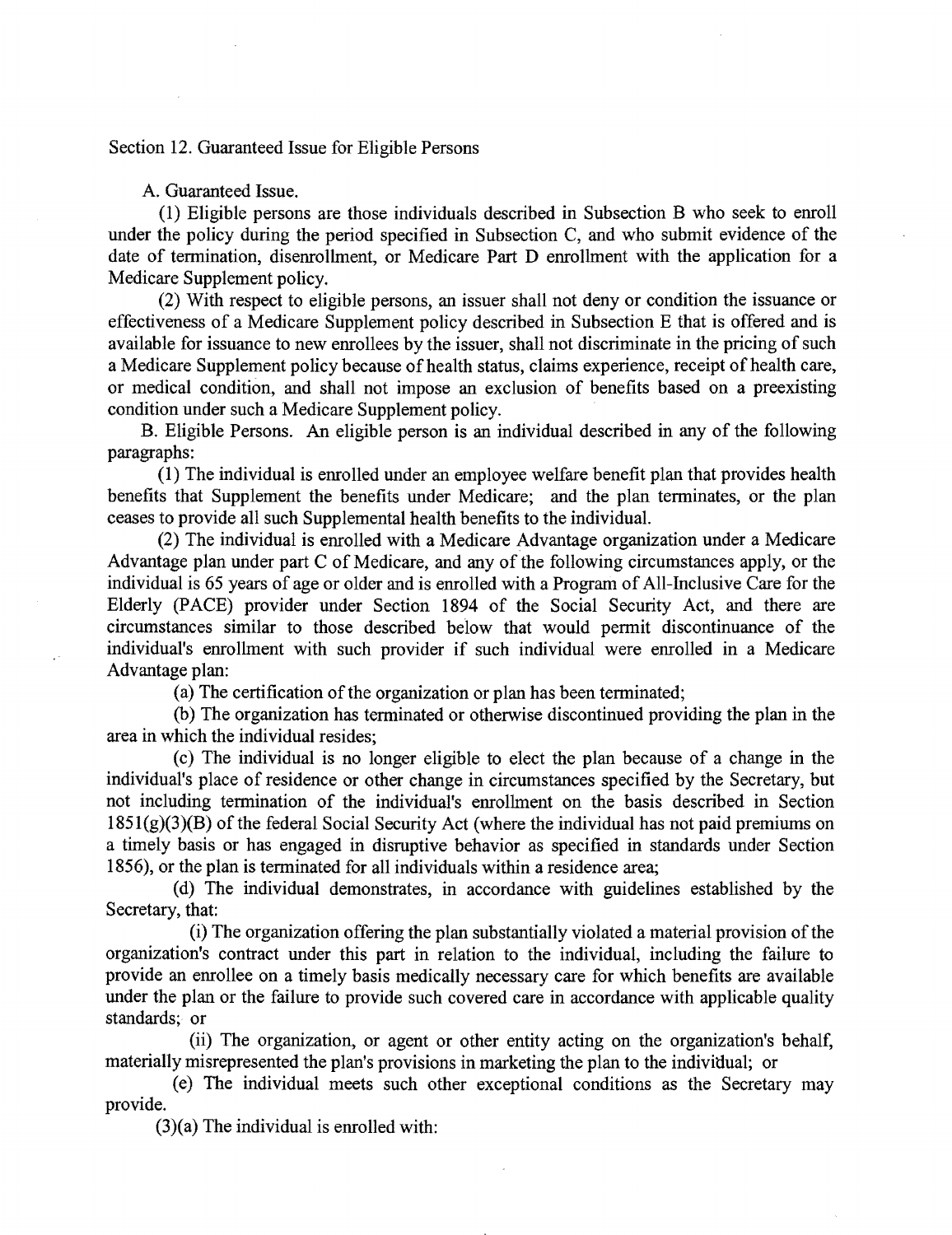(i) An eligible organization under a contract under Section 1876 of the Social Security Act (Medicare cost);

(ii) A similar organization operating under demonstration project authority, effective for periods before April 1, 1999;

(iii) An organization under an agreement under Section  $1833(a)(1)(A)$  of the Social Security Act (health care prepayment plan); or

(iv) An organization under a Medicare Select policy; and

(b) The enrollment ceases under the same circumstances that would permit discontinuance of an individual's election of coverage under Section 12B(2).

( 4) The individual is enrolled under a Medicare Supplement policy and the enrollment ceases because:

(a)(i) Of the insolvency of the issuer or bankruptcy of the nonissuer organization; or

(ii) Of other involuntary termination of coverage or enrollment under the policy;

(b) The issuer of the policy substantially violated a material provision of the policy; or

(c) The issuer, or an agent or other entity acting on the issuer's behalf, materially misrepresented the policy's provisions in marketing the policy to the individual.

(5)(a) The individual was enrolled under a Medicare Supplement policy and terminates enrollment and subsequently enrolls, for the first time, with any Medicare Advantage organization under a Medicare Advantage plan under part C of Medicare, any eligible organization under a contract under Section 1876 of the Social Security Act (Medicare cost), any similar organization operating under demonstration project authority, any PACE provider under Section 1894 of the Social Security Act or a Medicare Select policy; and

(b) The subsequent enrollment under subparagraph (a) is terminated by the enrollee during any period within the first twelve (12) months of such subsequent enrollment (during which the enrollee is permitted to terminate such subsequent enrollment under Section 1851(e) of the federal Social Security Act).

(6) The individual, upon first becoming eligible for benefits under part A of Medicare at age 65, enrolls in a Medicare Advantage plan under part C of Medicare, or with a PACE provider under Section 1894 of the Social Security Act, and disenrolls from the plan or program by not later than twelve (12) months after the effective date of enrollment.

(7) The individual enrolls in a Medicare Part D plan during the initial enrollment period and, at the time of enrollment in Part D, was enrolled under a Medicare Supplement policy that covers outpatient prescription drugs and the individual terminates enrollment in the Medicare Supplement policy and submits evidence of enrollment in Medicare Part D along with the application for a policy described in Subsection E(4).

C. Guaranteed Issue Time Periods.

(1) In the case of an individual described in Subsection B(1), the guaranteed issue period begins on the later of: (i) the date the individual receives a notice of termination or cessation of all Supplemental health benefits (or, if a notice is not received, notice that a claim has been denied because of a termination or cessation); or (ii) the date that the applicable coverage terminates or ceases; and ends sixty-three (63) days thereafter;

(2) In the case of an individual described in Subsection B(2), B(3), B(5) or B(6) whose enrollment is terminated involuntarily, the guaranteed issue period begins on the date that the individual receives a notice of termination and ends sixty-three (63) days after the date the applicable coverage is terminated;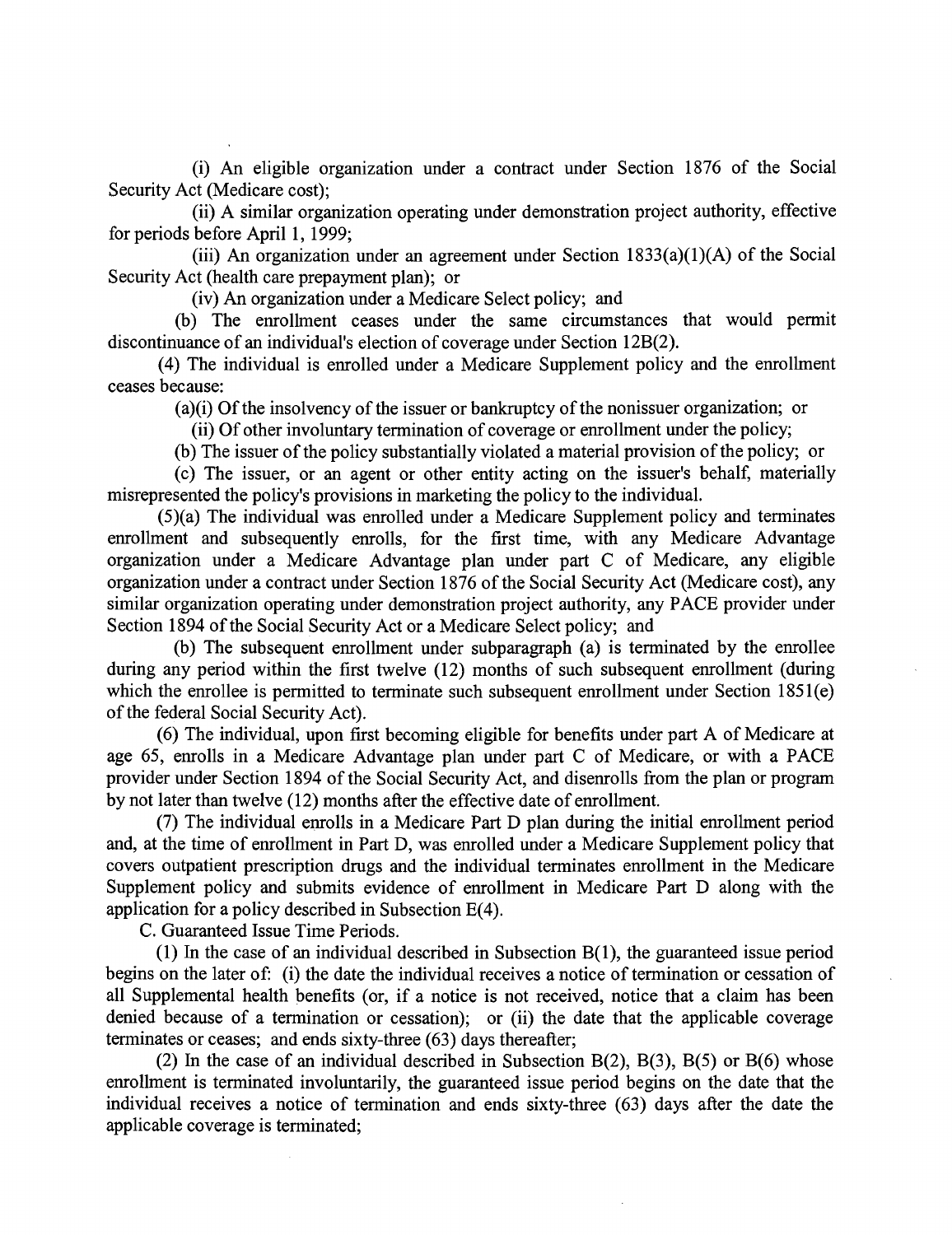(3) In the case of an individual described in Subsection B(4)(a), the guaranteed issue period begins on the earlier of: (i) the date that the individual receives a notice of termination, a notice of the issuer's bankruptcy or insolvency, or other such similar notice if any, and (ii) the date that the applicable coverage is terminated, and ends on the date that is sixty-three (63) days after the date the coverage is terminated;

(4) In the case of an individual described in Subsection B(2), B(4)(b), B(4)(c), B(5) or B(6) who disenrolls voluntarily, the guaranteed issue period begins on the date that is sixty (60) days before the effective date of the disenrollment and ends on the date that is sixty-three (63) days after the effective date;

(5) In the case of an individual described in Subsection B(7), the guaranteed issue period begins on the date the individual receives notice pursuant to Section  $1882(v)(2)(B)$  of the Social Security Act from the Medicare Supplement issuer during the sixty-day period immediately preceding the initial Part D enrollment period and ends on the date that is sixty-three (63) days after the effective date of the individual's coverage under Medicare Part D; and

(6) In the case of an individual described in Subsection B but not described in the preceding provisions of this Subsection, the guaranteed issue period begins on the effective date of disenrollment and ends on the date that is sixty-three (63) days after the effective date.

D. Extended Medigap Access for Interrupted Trial Periods.

(1) In the case of an individual described in Subsection B(5) (or deemed to be so described, pursuant to this paragraph) whose enrollment with an organization or provider described in Subsection B(5)(a) is involuntarily terminated within the first twelve (12) months of enrollment, and who, without an intervening enrollment, enrolls with another such organization or provider, the subsequent enrollment shall be deemed to be an initial enrollment described in Section 12B(5):

(2) In the case of an individual described in Subsection B(6) (or deemed to be so described, pursuant to this paragraph) whose enrollment with a plan or in a program described in Subsection B(6) is involuntarily terminated within the first twelve (12) months of enrollment, and who, without an intervening enrollment, enrolls in another such plan or program, the subsequent enrollment shall be deemed to be an initial enrollment described in Section 12B(6); and

(3) For purposes of Subsections B(5) and B(6), no enrollment of an individual with an organization or provider described in Subsection B(5)(a), or with a plan or in a program described in Subsection B(6), may be deemed to be an initial enrollment under this paragraph after the two-year period beginning on the date on which the individual first enrolled with such an organization, provider, plan or program.

### III. **REDUCING AGENT COMPENSATION**

On the issue of varying compensation to agents during open enrollment, the NAIC Medicare Supplement Insurance Model Regulation Compliance Manual states:

> Issuers are required by federal law and Section 11 of the model regulation to issue all currently available policies to eligible individuals during the Medigap open enrollment period. In addition to other federal and state penalties, many states have made it an unfair trade practice if an issuer did not market to individuals who are in their Medigap open enrollment period. This means that an issuer cannot: